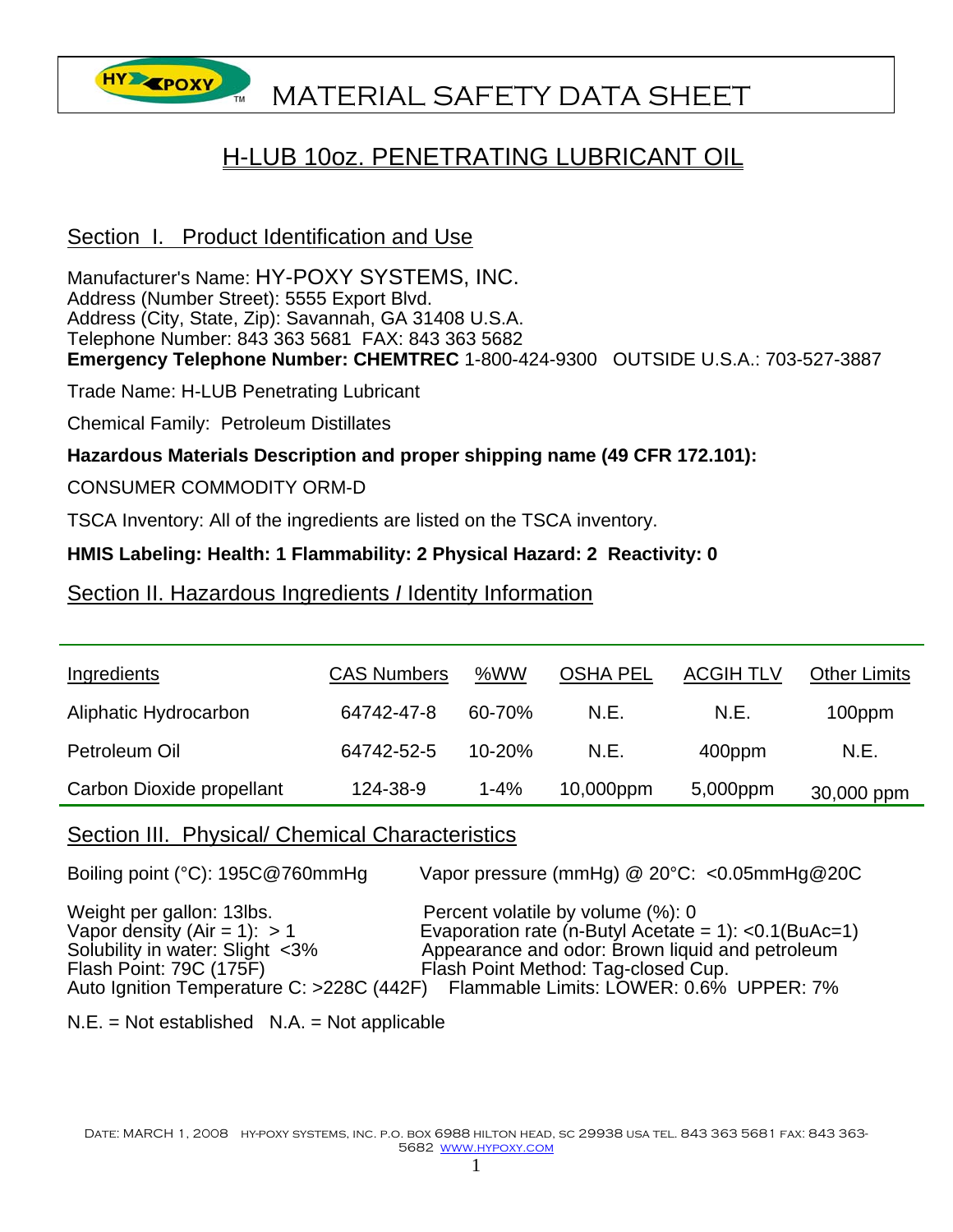

# Section IV. Fire and Explosion Hazard

Extinguishing media: Use water fog, foam, carbon dioxide (CO2) or dry chemical Special fire fighting procedures: Wear self-contained breathing apparatus and complete personal protective equipment. Remove all ignition sources. Use a water spray to cool fire exposed containers.

Unusual fire and explosive hazards: Closed containers may rupture(due to buildup of pressure) when exposed to extreme heat. Toxic fumes will be evolved if this material burns.

## Section V. Health Hazard Data

EMERGENCY OVERVIEW: DANGER: Flammable. Aerosol contents under pressure. Harmful or fatal if swallowed.

Primary route(s) of entry: Ingestion, skin absorption, inhalation, eyes

#### **Health hazard/effects of over exposure:**

Inhalation: Heated vapors may cause respiratory irritation.

Eyes: Irritating.

Skin: Mildly irritating. May cause allergic reaction evidenced by rashes.

Ingestion: Product has a low acute oral toxicity, but ingestion of large quantities may cause nausea, vomiting. Slightly toxic.

Chronic Effects of Overexposure: Prolonged contact with the skin may result in skin irritation and sensitization.

Carcinogenicity: This material is not considered to be carcinogenic by NTP, IARC or OSHA. Mutagenicity (Ames Test): Both positive and negative results for CAS# 25068-38-6.

Medical conditions aggravated by exposure: Pre-existing eye, skin and respiratory disorders may be aggravated by exposure to this product. Pre-existing skin or lung allergies may increase the chance of developing increased allergy symptoms.

#### **Emergency and first aid procedures**:

Inhalation: In case of exposure to a high concentration of vapor or mist, remove person to fresh air. Get medical attention if effects persist. Administer oxygen if necessary.

Eyes: Flush with plenty of water for at least 15 minutes and seek immediate medical attention. Skin: Remove contaminated clothing and wash contact area with soap and water. Wash clothing before reuse and discard contaminated leather articles. Get medical attention if swelling or reddening occurs.

Ingestion: If appreciable quantities are swallowed, seek medical attention. Do not induce vomiting. Dilute by giving water or milk to drink if victim is conscious. Do not give anything by mouth to an unconscious person.

# **Section VI. Reactivity Data**

Stability: Stable Conditions to avoid: Excessive heat.

Incompatibility (Materials to avoid}: Strong oxidizing agents and mineral acids. Uncontrolled curing with amine curing agents in masses greater than 2 inches thick.

Hazardous decomposition products: Fumes produced when heated to decomposition may include: carbon monoxide, carbon dioxide, ammonia, and nitrogen oxides. Hazardous polymerization: Will not occur.